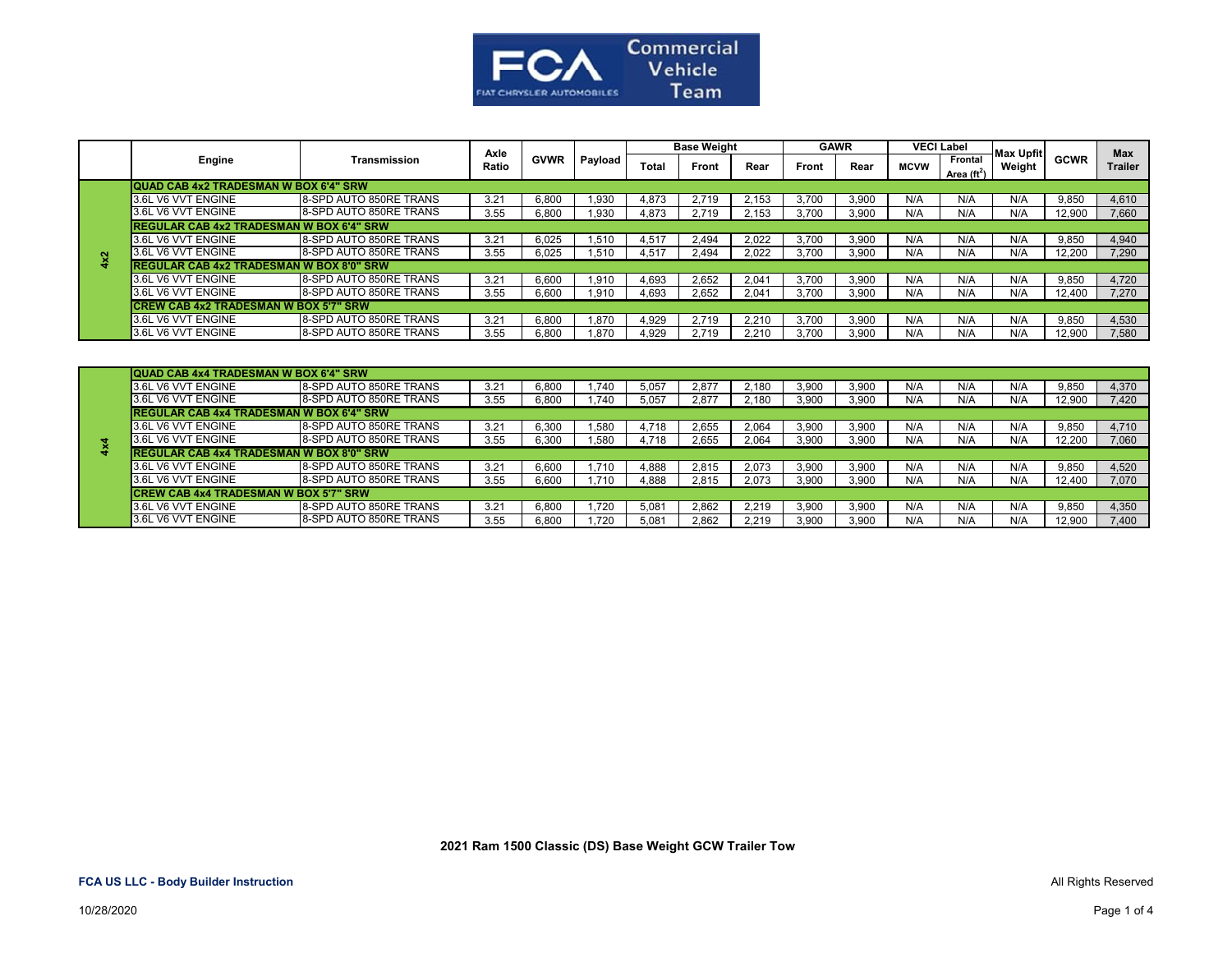

|     | Engine                                          |                        | Axle  | <b>GVWR</b> | Payload |              | <b>Base Weight</b> |       | <b>GAWR</b> |       |             | <b>VECI Label</b>               |                            |             | Max            |
|-----|-------------------------------------------------|------------------------|-------|-------------|---------|--------------|--------------------|-------|-------------|-------|-------------|---------------------------------|----------------------------|-------------|----------------|
|     |                                                 | Transmission           | Ratio |             |         | <b>Total</b> | Front              | Rear  | Front       | Rear  | <b>MCVW</b> | Frontal<br>Area $(\text{ft}^2)$ | <b>Max Upfit</b><br>Weight | <b>GCWR</b> | <b>Trailer</b> |
|     | QUAD CAB 4x2 TRADESMAN W BOX 6'4" SRW           |                        |       |             |         |              |                    |       |             |       |             |                                 |                            |             |                |
|     | 5.7L V8 MDS VVT ENGINE                          | 8-SPD AUTO 850RE TRANS | 3.21  | 6,800       | 1,710   | 5,091        | 2,945              | 2,146 | 3,700       | 3,900 | N/A         | N/A                             | N/A                        | 13,800      | 8,340          |
|     | 5.7L V8 MDS VVT ENGINE                          | 8-SPD AUTO 850RE TRANS | 3.21  | 6.800       | 1.710   | 5.091        | 2,945              | 2.146 | 3.700       | 3.900 | N/A         | N/A                             | N/A                        | 13,800      | 8.340          |
|     | 5.7L V8 MDS VVT ENGINE                          | 8-SPD AUTO 850RE TRANS | 3.92  | 6,800       | 1,710   | 5,091        | 2,945              | 2,146 | 3,700       | 3,900 | N/A         | N/A                             | N/A                        | 15,975      | 10,520         |
|     | 5.7L V8 MDS VVT ENGINE                          | 8-SPD AUTO 850RE TRANS | 3.92  | 6,800       | 1.710   | 5.091        | 2,945              | 2,146 | 3,700       | 3,900 | N/A         | N/A                             | N/A                        | 15,975      | 10,520         |
|     | 5.7L V8 MDS VVT ENGINE                          | 8-SPD AUTO 850RE TRANS | 3.21  | 6,900       | 1,810   | 5.091        | 2,945              | 2.146 | 3.700       | 3,900 | N/A         | N/A                             | N/A                        | 13,800      | 8,310          |
|     | 5.7L V8 MDS VVT ENGINE                          | 8-SPD AUTO 850RE TRANS | 3.21  | 6.900       | 1.810   | 5.091        | 2.945              | 2.146 | 3.700       | 3,900 | N/A         | N/A                             | N/A                        | 13,800      | 8,310          |
|     | 5.7L V8 MDS VVT ENGINE                          | 8-SPD AUTO 850RE TRANS | 3.92  | 6,900       | 1,810   | 5,091        | 2,945              | 2,146 | 3,700       | 3,900 | N/A         | N/A                             | N/A                        | 15,975      | 10,480         |
|     | 5.7L V8 MDS VVT ENGINE                          | 8-SPD AUTO 850RE TRANS | 3.92  | 6,900       | 1,810   | 5,091        | 2,945              | 2,146 | 3,700       | 3,900 | N/A         | N/A                             | N/A                        | 15,975      | 10,480         |
|     | REGULAR CAB 4x2 TRADESMAN W BOX 6'4" SRW        |                        |       |             |         |              |                    |       |             |       |             |                                 |                            |             |                |
|     | 5.7L V8 MDS VVT ENGINE                          | 8-SPD AUTO 850RE TRANS | 3.21  | 6,350       | 1,610   | 4,737        | 2,717              | 2,021 | 3,700       | 3,900 | N/A         | N/A                             | N/A                        | 13,800      | 8,650          |
|     | 5.7L V8 MDS VVT ENGINE                          | 8-SPD AUTO 850RE TRANS | 3.21  | 6,350       | 1,610   | 4,737        | 2,717              | 2,021 | 3,700       | 3,900 | N/A         | N/A                             | N/A                        | 13,800      | 8,650          |
|     | 5.7L V8 MDS VVT ENGINE                          | 8-SPD AUTO 850RE TRANS | 3.92  | 6,350       | 1,610   | 4,737        | 2,717              | 2,021 | 3,700       | 3,900 | N/A         | N/A                             | N/A                        | 14,350      | 9,200          |
|     | 5.7L V8 MDS VVT ENGINE                          | 8-SPD AUTO 850RE TRANS | 3.92  | 6,350       | 1,610   | 4,737        | 2,717              | 2,021 | 3,700       | 3,900 | N/A         | N/A                             | N/A                        | 14,350      | 9,200          |
|     | <b>REGULAR CAB 4x2 TRADESMAN W BOX 8'0" SRW</b> |                        |       |             |         |              |                    |       |             |       |             |                                 |                            |             |                |
|     | 5.7L V8 MDS VVT ENGINE                          | 8-SPD AUTO 850RE TRANS | 3.21  | 6.600       | 1.680   | 4.919        | 2,870              | 2.048 | 3.700       | 3.900 | N/A         | N/A                             | N/A                        | 13,800      | 8,430          |
|     | 5.7L V8 MDS VVT ENGINE                          | 8-SPD AUTO 850RE TRANS | 3.21  | 6.600       | 1.680   | 4.919        | 2.870              | 2.048 | 3,700       | 3,900 | N/A         | N/A                             | N/A                        | 13,800      | 8,430          |
|     | 5.7L V8 MDS VVT ENGINE                          | 8-SPD AUTO 850RE TRANS | 3.92  | 6.600       | 1.680   | 4,919        | 2,870              | 2,048 | 3,700       | 3,900 | N/A         | N/A                             | N/A                        | 15,975      | 10,610         |
| 4x2 | 5.7L V8 MDS VVT ENGINE                          | 8-SPD AUTO 850RE TRANS | 3.92  | 6.600       | 1.680   | 4.919        | 2.870              | 2.048 | 3.700       | 3,900 | N/A         | N/A                             | N/A                        | 15,975      | 10,610         |
|     | <b>CREW CAB 4x2 TRADESMAN W BOX 6'4" SRW</b>    |                        |       |             |         |              |                    |       |             |       |             |                                 |                            |             |                |
|     | 5.7L V8 MDS VVT ENGINE                          | 8-SPD AUTO 850RE TRANS | 3.21  | 6,800       | 1,610   | 5,194        | 3,016              | 2,178 | 3,700       | 3,900 | N/A         | N/A                             | N/A                        | 13,800      | 8,240          |
|     | 5.7L V8 MDS VVT ENGINE                          | 8-SPD AUTO 850RE TRANS | 3.21  | 6,800       | 1,610   | 5,194        | 3,016              | 2,178 | 3,700       | 3,900 | N/A         | N/A                             | N/A                        | 13,800      | 8,240          |
|     | 5.7L V8 MDS VVT ENGINE                          | 8-SPD AUTO 850RE TRANS | 3.92  | 6,800       | 1,610   | 5,194        | 3,016              | 2,178 | 3,700       | 3,900 | N/A         | N/A                             | N/A                        | 15,975      | 10,420         |
|     | 5.7L V8 MDS VVT ENGINE                          | 8-SPD AUTO 850RE TRANS | 3.92  | 6,800       | 1,610   | 5,194        | 3,016              | 2,178 | 3,700       | 3,900 | N/A         | N/A                             | N/A                        | 15,975      | 10,420         |
|     | 5.7L V8 MDS VVT ENGINE                          | 8-SPD AUTO 850RE TRANS | 3.21  | 6,900       | 1,710   | 5,194        | 3,016              | 2,178 | 3.700       | 3,900 | N/A         | N/A                             | N/A                        | 13,800      | 8,210          |
|     | 5.7L V8 MDS VVT ENGINE                          | 8-SPD AUTO 850RE TRANS | 3.21  | 6,900       | 1,710   | 5,194        | 3,016              | 2,178 | 3,700       | 3,900 | N/A         | N/A                             | N/A                        | 13,800      | 8.210          |
|     | 5.7L V8 MDS VVT ENGINE                          | 8-SPD AUTO 850RE TRANS | 3.92  | 6,900       | 1.710   | 5,194        | 3,016              | 2.178 | 3,700       | 3,900 | N/A         | N/A                             | N/A                        | 15,975      | 10,380         |
|     | 5.7L V8 MDS VVT ENGINE                          | 8-SPD AUTO 850RE TRANS | 3.92  | 6,900       | 1.710   | 5,194        | 3,016              | 2.178 | 3.700       | 3,900 | N/A         | N/A                             | N/A                        | 15,975      | 10,380         |
|     | <b>CREW CAB 4x2 TRADESMAN W BOX 5'7" SRW</b>    |                        |       |             |         |              |                    |       |             |       |             |                                 |                            |             |                |
|     | 5.7L V8 MDS VVT ENGINE                          | 8-SPD AUTO 850RE TRANS | 3.21  | 6.800       | 1.650   | 5,148        | 2.941              | 2.207 | 3,700       | 3.900 | N/A         | N/A                             | N/A                        | 13,800      | 8.290          |
|     | 5.7L V8 MDS VVT ENGINE                          | 8-SPD AUTO 850RE TRANS | 3.21  | 6,800       | 1.650   | 5,148        | 2,941              | 2,207 | 3,700       | 3,900 | N/A         | N/A                             | N/A                        | 13,800      | 8,290          |
|     | 5.7L V8 MDS VVT ENGINE                          | 8-SPD AUTO 850RE TRANS | 3.92  | 6,800       | 1,650   | 5,148        | 2,941              | 2,207 | 3,700       | 3,900 | N/A         | N/A                             | N/A                        | 15,975      | 10,460         |
|     | 5.7L V8 MDS VVT ENGINE                          | 8-SPD AUTO 850RE TRANS | 3.92  | 6,800       | 1,650   | 5,148        | 2,941              | 2,207 | 3,700       | 3,900 | N/A         | N/A                             | N/A                        | 15,975      | 10,460         |
|     | 5.7L V8 MDS VVT ENGINE                          | 8-SPD AUTO 850RE TRANS | 3.21  | 6,900       | 1,750   | 5,148        | 2,941              | 2,207 | 3,700       | 3,900 | N/A         | N/A                             | N/A                        | 13,800      | 8,250          |
|     | 5.7L V8 MDS VVT ENGINE                          | 8-SPD AUTO 850RE TRANS | 3.21  | 6,900       | 1,750   | 5,148        | 2,941              | 2,207 | 3,700       | 3,900 | N/A         | N/A                             | N/A                        | 13,800      | 8,250          |
|     | 5.7L V8 MDS VVT ENGINE                          | 8-SPD AUTO 850RE TRANS | 3.92  | 6.900       | 1.750   | 5.148        | 2.941              | 2.207 | 3.700       | 3.900 | N/A         | N/A                             | N/A                        | 15.975      | 10,430         |
|     | 5.7L V8 MDS VVT ENGINE                          | 8-SPD AUTO 850RE TRANS | 3.92  | 6.900       | 1.750   | 5.148        | 2.941              | 2.207 | 3.700       | 3.900 | N/A         | N/A                             | N/A                        | 15.975      | 10.430         |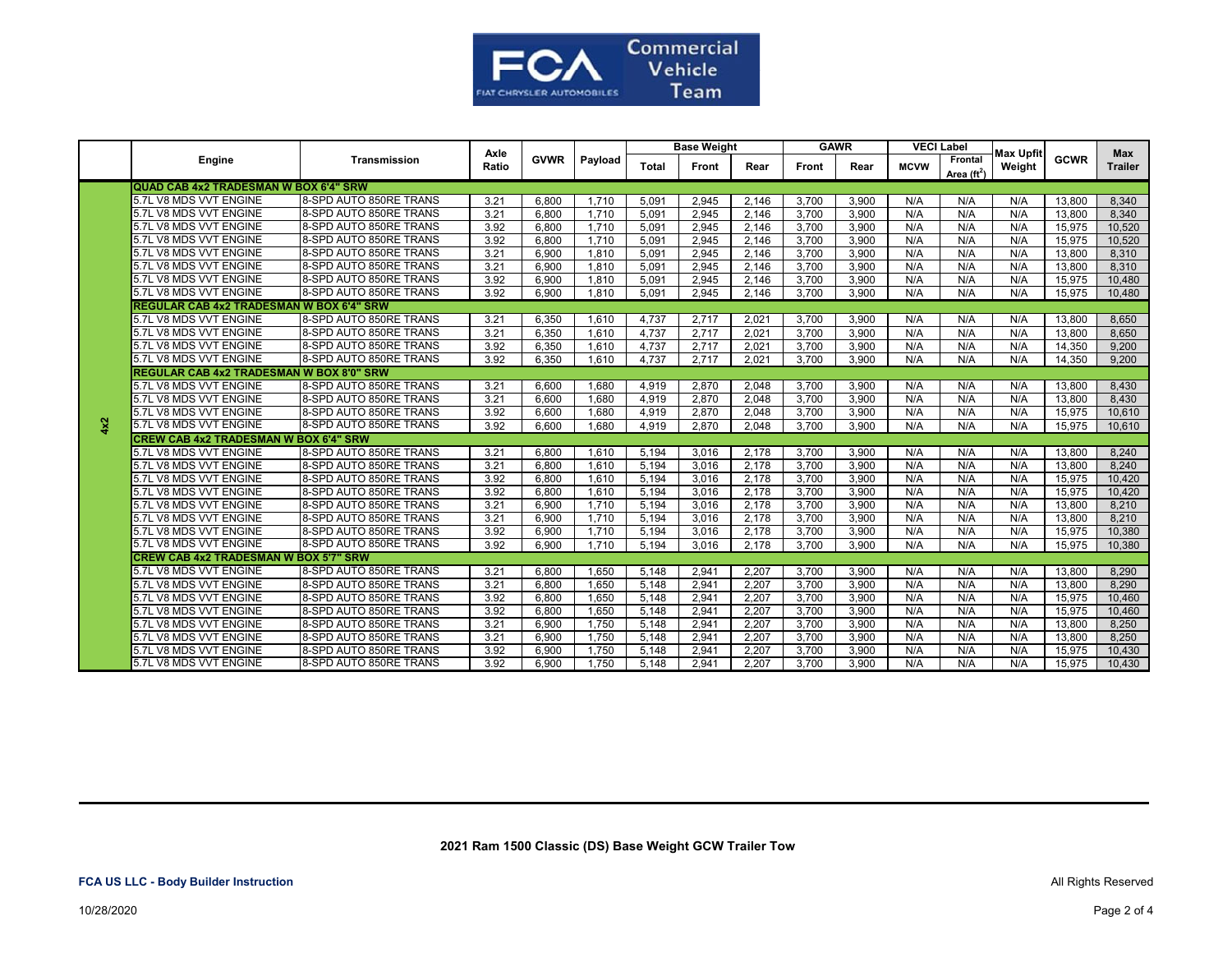

|     | Engine                                          |                        | Axle  | <b>GVWR</b> |         | <b>Base Weight</b> |       | <b>GAWR</b> |       | <b>VECI Label</b> |             | <b>Max Upfit</b>                |        | <b>Max</b>  |                |
|-----|-------------------------------------------------|------------------------|-------|-------------|---------|--------------------|-------|-------------|-------|-------------------|-------------|---------------------------------|--------|-------------|----------------|
|     |                                                 | <b>Transmission</b>    | Ratio |             | Payload | <b>Total</b>       | Front | Rear        | Front | Rear              | <b>MCVW</b> | Frontal<br>Area $(\text{ft}^2)$ | Weight | <b>GCWR</b> | <b>Trailer</b> |
|     | QUAD CAB 4x4 TRADESMAN W BOX 6'4" SRW           |                        |       |             |         |                    |       |             |       |                   |             |                                 |        |             |                |
|     | 5.7L V8 MDS VVT ENGINE                          | 8-SPD AUTO 850RE TRANS | 3.21  | 6,800       | 1,520   | 5,278              | 3,103 | 2,175       | 3,900 | 3,900             | N/A         | N/A                             | N/A    | 13,800      | 8,160          |
|     | 5.7L V8 MDS VVT ENGINE                          | 8-SPD AUTO 850RE TRANS | 3.21  | 6.800       | 1.520   | 5.278              | 3,103 | 2.175       | 3.900 | 3,900             | N/A         | N/A                             | N/A    | 13,800      | 8.160          |
|     | 5.7L V8 MDS VVT ENGINE                          | 8-SPD AUTO 850RE TRANS | 3.92  | 6,800       | 1,520   | 5,278              | 3,103 | 2,175       | 3,900 | 3,900             | N/A         | N/A                             | N/A    | 15,975      | 10,330         |
|     | 5.7L V8 MDS VVT ENGINE                          | 8-SPD AUTO 850RE TRANS | 3.92  | 6,800       | 1,520   | 5,278              | 3,103 | 2,175       | 3,900 | 3,900             | N/A         | N/A                             | N/A    | 15,975      | 10,330         |
|     | 5.7L V8 MDS VVT ENGINE                          | 8-SPD AUTO 850RE TRANS | 3.21  | 6,900       | 1,620   | 5,278              | 3,103 | 2,175       | 3,900 | 3,900             | N/A         | N/A                             | N/A    | 13,800      | 8,020          |
|     | 5.7L V8 MDS VVT ENGINE                          | 8-SPD AUTO 850RE TRANS | 3.21  | 6,900       | 1.620   | 5,278              | 3,103 | 2,175       | 3,900 | 3,900             | N/A         | N/A                             | N/A    | 13,800      | 8,020          |
|     | 5.7L V8 MDS VVT ENGINE                          | 8-SPD AUTO 850RE TRANS | 3.92  | 6,900       | 1,620   | 5,278              | 3,103 | 2,175       | 3,900 | 3,900             | N/A         | N/A                             | N/A    | 15,975      | 10,200         |
|     | 5.7L V8 MDS VVT ENGINE                          | 8-SPD AUTO 850RE TRANS | 3.92  | 6,900       | 1.620   | 5.278              | 3.103 | 2.175       | 3.900 | 3.900             | N/A         | N/A                             | N/A    | 15,975      | 10.200         |
|     | <b>REGULAR CAB 4x4 TRADESMAN W BOX 6'4" SRW</b> |                        |       |             |         |                    |       |             |       |                   |             |                                 |        |             |                |
|     | 5.7L V8 MDS VVT ENGINE                          | 8-SPD AUTO 850RE TRANS | 3.21  | 6,350       | 1.400   | 4.951              | 2.882 | 2,069       | 3.900 | 3.900             | N/A         | N/A                             | N/A    | 13,800      | 8,450          |
|     | 5.7L V8 MDS VVT ENGINE                          | 8-SPD AUTO 850RE TRANS | 3.21  | 6,350       | 1,400   | 4,951              | 2,882 | 2,069       | 3,900 | 3,900             | N/A         | N/A                             | N/A    | 13,800      | 8,450          |
|     | 5.7L V8 MDS VVT ENGINE                          | 8-SPD AUTO 850RE TRANS | 3.92  | 6,350       | 1,400   | 4,951              | 2,882 | 2,069       | 3,900 | 3,900             | N/A         | N/A                             | N/A    | 14,350      | 9,000          |
|     | 5.7L V8 MDS VVT ENGINE                          | 8-SPD AUTO 850RE TRANS | 3.92  | 6,350       | 1,400   | 4,951              | 2.882 | 2,069       | 3,900 | 3,900             | N/A         | N/A                             | N/A    | 14,350      | 9,000          |
|     | <b>REGULAR CAB 4x4 TRADESMAN W BOX 8'0" SRW</b> |                        |       |             |         |                    |       |             |       |                   |             |                                 |        |             |                |
|     | 5.7L V8 MDS VVT ENGINE                          | 8-SPD AUTO 850RE TRANS | 3.21  | 6,600       | 1,490   | 5,106              | 3.027 | 2.079       | 3,900 | 3,900             | N/A         | N/A                             | N/A    | 13,800      | 8,240          |
|     | 5.7L V8 MDS VVT ENGINE                          | 8-SPD AUTO 850RE TRANS | 3.21  | 6.600       | 1.490   | 5,106              | 3,027 | 2,079       | 3,900 | 3,900             | N/A         | N/A                             | N/A    | 13,800      | 8,240          |
|     | 5.7L V8 MDS VVT ENGINE                          | 8-SPD AUTO 850RE TRANS | 3.92  | 6,600       | 1,490   | 5,106              | 3,027 | 2,079       | 3,900 | 3,900             | N/A         | N/A                             | N/A    | 15,975      | 10,420         |
| 4x4 | 5.7L V8 MDS VVT ENGINE                          | 8-SPD AUTO 850RE TRANS | 3.92  | 6.600       | 1,490   | 5.106              | 3.027 | 2.079       | 3.900 | 3.900             | N/A         | N/A                             | N/A    | 15,975      | 10,420         |
|     | <b>CREW CAB 4x4 TRADESMAN W BOX 6'4" SRW</b>    |                        |       |             |         |                    |       |             |       |                   |             |                                 |        |             |                |
|     | 5.7L V8 MDS VVT ENGINE                          | 8-SPD AUTO 850RE TRANS | 3.21  | 6,800       | 1,430   | 5,371              | 3,189 | 2,182       | 3,900 | 3,900             | N/A         | N/A                             | N/A    | 13,800      | 8,060          |
|     | 5.7L V8 MDS VVT ENGINE                          | 8-SPD AUTO 850RE TRANS | 3.21  | 6,800       | 1,430   | 5,371              | 3,189 | 2,182       | 3,900 | 3,900             | N/A         | N/A                             | N/A    | 13,800      | 8,060          |
|     | 5.7L V8 MDS VVT ENGINE                          | 8-SPD AUTO 850RE TRANS | 3.92  | 6,800       | 1,430   | 5,371              | 3,189 | 2,182       | 3,900 | 3,900             | N/A         | N/A                             | N/A    | 15,850      | 10,110         |
|     | 5.7L V8 MDS VVT ENGINE                          | 8-SPD AUTO 850RE TRANS | 3.92  | 6,800       | 1,430   | 5,371              | 3,189 | 2,182       | 3,900 | 3,900             | N/A         | N/A                             | N/A    | 15,850      | 10,110         |
|     | 5.7L V8 MDS VVT ENGINE                          | 8-SPD AUTO 850RE TRANS | 3.21  | 6.900       | 1,530   | 5,371              | 3.189 | 2.182       | 3.900 | 3,900             | N/A         | N/A                             | N/A    | 13,800      | 8,020          |
|     | 5.7L V8 MDS VVT ENGINE                          | 8-SPD AUTO 850RE TRANS | 3.21  | 6.900       | 1.530   | 5,371              | 3.189 | 2.182       | 3.900 | 3,900             | N/A         | N/A                             | N/A    | 13.800      | 8.020          |
|     | 5.7L V8 MDS VVT ENGINE                          | 8-SPD AUTO 850RE TRANS | 3.92  | 6.900       | 1,530   | 5,371              | 3,189 | 2.182       | 3.900 | 3.900             | N/A         | N/A                             | N/A    | 15,850      | 10,070         |
|     | 5.7L V8 MDS VVT ENGINE                          | 8-SPD AUTO 850RE TRANS | 3.92  | 6.900       | 1.530   | 5.371              | 3.189 | 2.182       | 3.900 | 3.900             | N/A         | N/A                             | N/A    | 15.850      | 10.070         |
|     | <b>CREW CAB 4x4 TRADESMAN W BOX 5'7" SRW</b>    |                        |       |             |         |                    |       |             |       |                   |             |                                 |        |             |                |
|     | 5.7L V8 MDS VVT ENGINE                          | 8-SPD AUTO 850RE TRANS | 3.21  | 6,800       | 1,460   | 5,341              | 3,103 | 2,238       | 3,900 | 3,900             | N/A         | N/A                             | N/A    | 13,800      | 8,090          |
|     | 5.7L V8 MDS VVT ENGINE                          | 8-SPD AUTO 850RE TRANS | 3.21  | 6,800       | 1,460   | 5,341              | 3,103 | 2,238       | 3,900 | 3,900             | N/A         | N/A                             | N/A    | 13,800      | 8,090          |
|     | 5.7L V8 MDS VVT ENGINE                          | 8-SPD AUTO 850RE TRANS | 3.92  | 6,800       | 1,460   | 5,341              | 3,103 | 2,238       | 3,900 | 3,900             | N/A         | N/A                             | N/A    | 15,975      | 10,270         |
|     | 5.7L V8 MDS VVT ENGINE                          | 8-SPD AUTO 850RE TRANS | 3.92  | 6,800       | 1,460   | 5,341              | 3,103 | 2,238       | 3,900 | 3,900             | N/A         | N/A                             | N/A    | 15,975      | 10,270         |
|     | 5.7L V8 MDS VVT ENGINE                          | 8-SPD AUTO 850RE TRANS | 3.21  | 6,900       | 1,560   | 5,341              | 3,103 | 2,238       | 3,900 | 3,900             | N/A         | N/A                             | N/A    | 13,800      | 8,000          |
|     | 5.7L V8 MDS VVT ENGINE                          | 8-SPD AUTO 850RE TRANS | 3.21  | 6,900       | 1,560   | 5,341              | 3,103 | 2,238       | 3,900 | 3,900             | N/A         | N/A                             | N/A    | 13,800      | 8,000          |
|     | 5.7L V8 MDS VVT ENGINE                          | 8-SPD AUTO 850RE TRANS | 3.92  | 6,900       | 1,560   | 5,341              | 3,103 | 2,238       | 3,900 | 3,900             | N/A         | N/A                             | N/A    | 15,975      | 10,170         |
|     | 5.7L V8 MDS VVT ENGINE                          | 8-SPD AUTO 850RE TRANS | 3.92  | 6,900       | 1,560   | 5,341              | 3,103 | 2,238       | 3,900 | 3,900             | N/A         | N/A                             | N/A    | 15,975      | 10,170         |

 **2021 Ram 1500 Classic (DS) Base Weight GCW Trailer Tow**